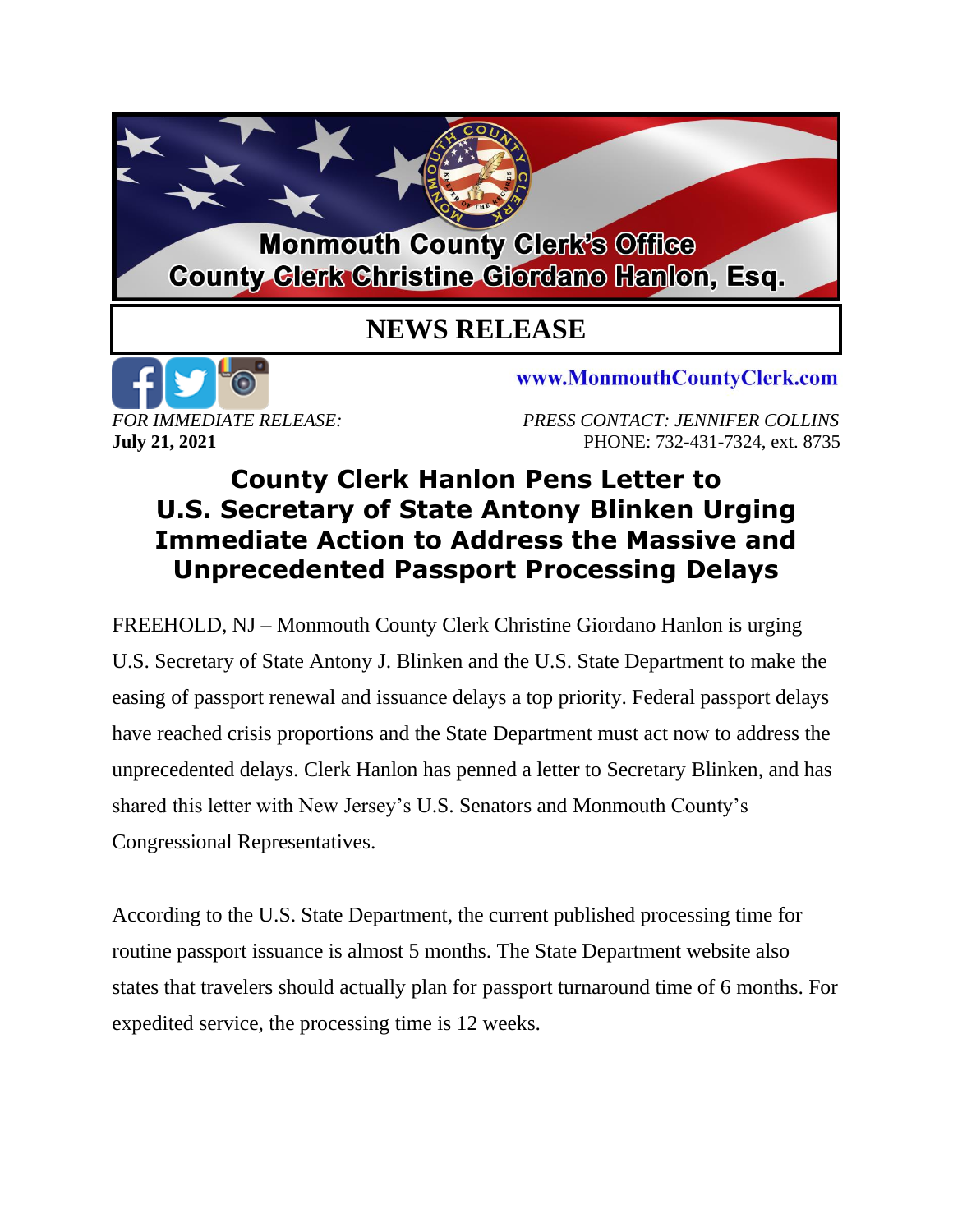"As a passport agency, my office assists residents of Monmouth County with passport applications, that we, in turn, forward to the U.S. State Department for passport issuance or renewal," said Clerk Hanlon. "Due to the current situation involving unprecedented passport issuance delays, we have received countless phone calls and messages from frantic residents who are scheduled to leave the country to travel abroad and who have not received their passports in time. Because the time frame has lengthened several times, applicants have not had enough time or notice to adjust to the extended time."

"Americans are ready to travel and get their lives back to normal," said Clerk Hanlon. "My staff and I hear the concerns of frustrated residents who are missing important work trips, vacations, and family events due to the U.S. State Department's unprecedented processing delays," continued Clerk Hanlon. "In addition, they have indicated that they are unable to reach anyone by phone or email for answers. Unfortunately, we have no way to help them, except to refer them to a member of Congress for some type of assistance."

Clerk Hanlon is urging that the State Department consider a variety of creative ways to ease the backlog, including the hiring and training of full time and temporary staff, moving employees from other areas of the State Department to assist with phone calls and emails, as well as setting up a call center. Clerk Hanlon also requested that the State Department consider an extension of the expiration date for all U.S. passports that have recently expired or are scheduled to expire within the next 6 months.

"The delays have reached crisis proportions and I am hoping that working together, the various divisions of the federal government can address this difficult situation," said Clerk Hanlon. "While all levels of government have faced obstacles in providing their government services during the pandemic, it is now critical to find ways to